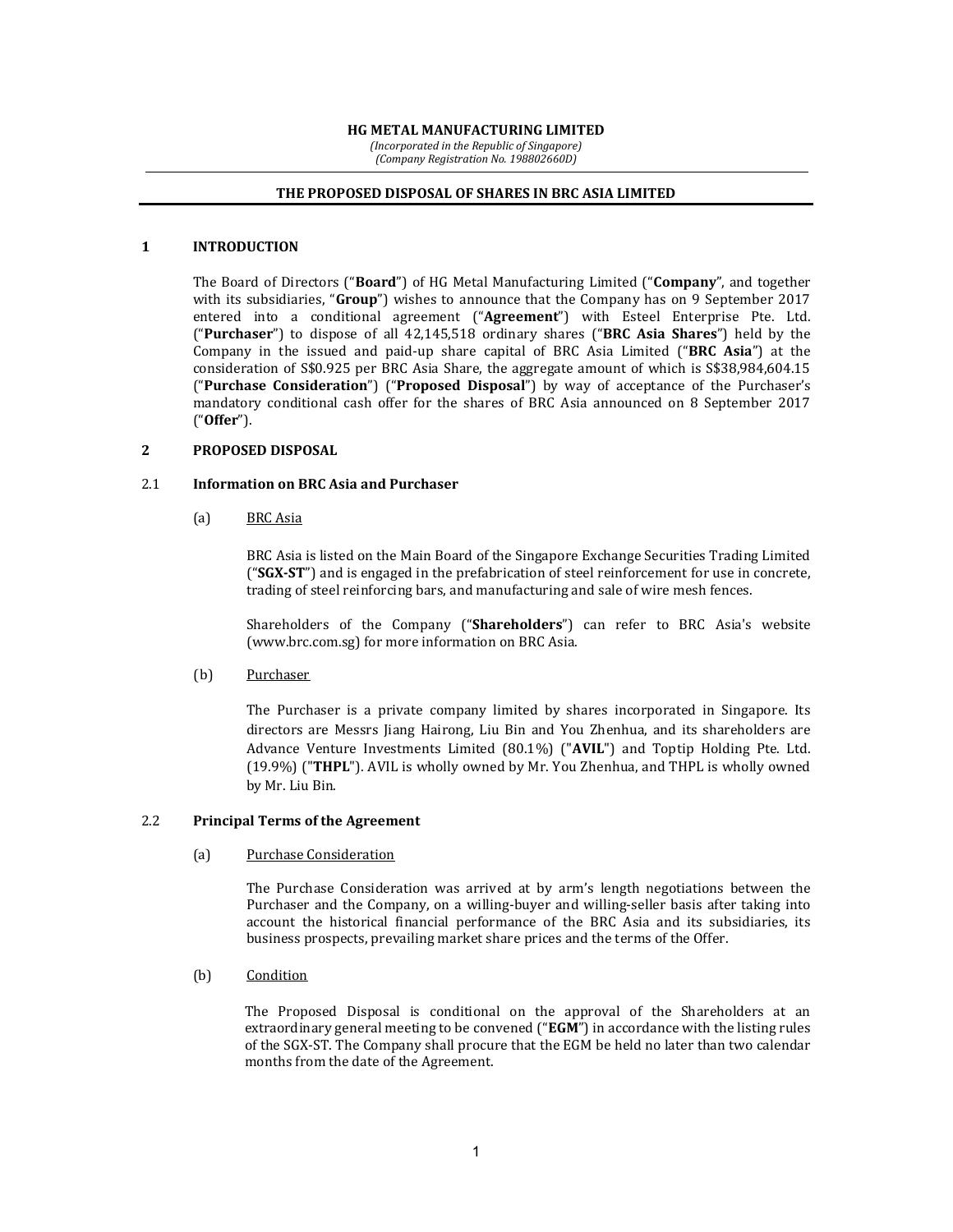### (c) Acceptance of Offer

Under the Agreement, the Company shall accept the Purchaser's Offer in respect of all 42,145,518 BRC Asia Shares on the later of five calendar days from: (a) the receipt of Shareholders' approval at the EGM; and (b) the despatch of the Purchaser's Offer document.

### 2.3 Rationale

The Company had in August 2008, through its wholly-owned subsidiary HG Metal Pte. Ltd., acquired BRC Asia Shares as a strategic investment to expand its core business of trading of steel products.

Taking into account the current financial performance of BRC Asia, its challenging business prospects going forward with the construction industry experiencing difficult and tough market conditions, and the substantial increase in the share price of BRC Asia Shares since 31 May 2017, the Company has reviewed its investment strategy in BRC Asia and considers it an opportune time to realise its investment in BRC Asia and apply the proceeds to other business and investment opportunities which are more likely to enhance shareholder value.

### 2.4 Use of Proceeds

The net sale proceeds from the Proposed Disposal, after deducting all costs and expenses, is estimated to be approximately S\$38.8 million. It is the present intention of the Board to deploy the same for general working capital of the Group and/or any strategic investments or acquisitions when suitable opportunities arise, and consider to return any surplus capital in excess of the Group's needs to Shareholders.

#### 2.5 Relative figures under Rule 1006 of the Listing Manual

The relative figures computed pursuant to Rules 1006 (a) to (c) of the Listing Manual in respect of the Proposed Disposal are set out below.

|     | Basis in Rule 1006 of the Listing Manual                                                                                                                                        | <b>Size of Relative Figure</b> |
|-----|---------------------------------------------------------------------------------------------------------------------------------------------------------------------------------|--------------------------------|
| (a) | Net asset value of the Sale Shares (S\$48.71<br>million), compared with the Group's net asset<br>value as at 30 June 2017 (S\$127.81 million)                                   | 38.1%                          |
| (b) | Net $loss^{(1)}$ of S\$0.26 million <sup>(2)</sup> attributable to the<br>Sale Shares, compared with the Group's net loss <sup>(1)</sup><br>of $S\$ 1.03 million <sup>(3)</sup> | 25.0%                          |
| (c) | Aggregate value of the consideration received<br>from the Proposed Disposal compared with the<br>Group's market capitalisation of S\$68.6 million <sup>(4)</sup>                | 56.8%                          |

#### Notes:

- (1) "Net profit" or "net loss" means profit or loss before income tax, minority interests and extraordinary items.
- (2) For the six months' financial period ended 30 June 2017.
- (3) For the six months' financial period ended 30 June 2017.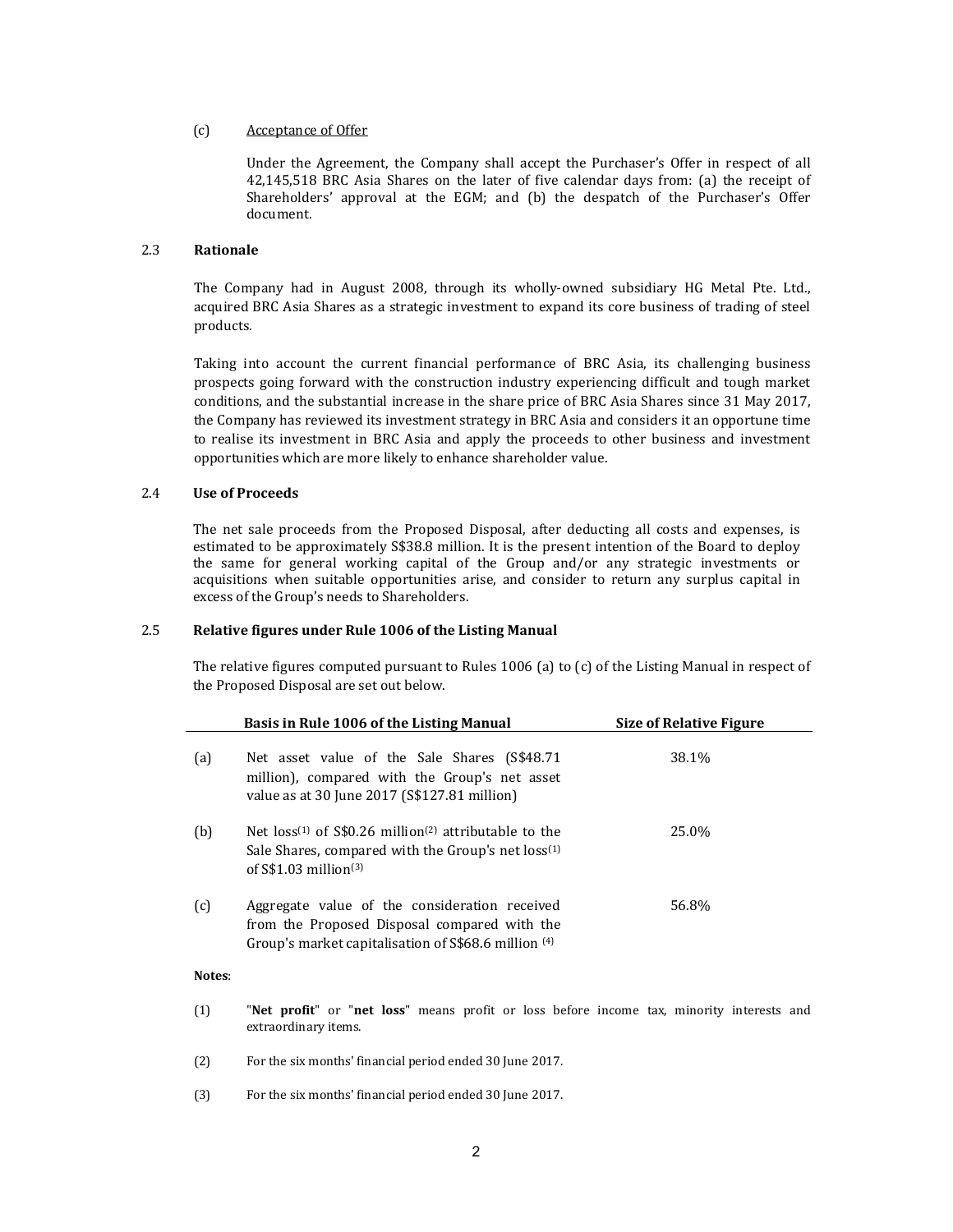(4) The Company's market capitalisation is determined by multiplying the number of Shares in issue (being 127,417,735 Shares (excluding treasury Shares)) by the volume-weighted average price of the Shares (being S\$0.5385) transacted on 8 September 2017 (being the last Market Day on which Shares were traded preceding the date of this announcement).

 As the relative figures under Rules 1006 (a), (b) and (c) of the Listing Manual exceed 20%, the Proposed Disposal constitutes a "major transaction" as defined in Chapter 10 of the Listing Manual, and is conditional on Shareholders' approval at the EGM.

## 3 FINANCIAL EFFECTS

- 3.1 The pro forma financial effects of the Proposed Disposal are purely for illustrative purposes. The pro forma financial effects have been prepared based on the audited consolidated financial statements of the Group for FY2016 ("FY2016 Financial Statements"), being the most recently completed financial year, and on the following key bases and assumptions:
	- (a) for the purposes of illustrating the financial effects of the Proposed Disposal on the EPS of the Group, it is assumed that the Proposed Disposal had been completed on 1 January 2016;
	- (b) for the purposes of illustrating the financial effects on the NTA per Share of the Group, it is assumed that the Proposal Disposal had been completed on 31 December 2016; and
	- (c) the NTA per Share is computed based on the 127,417,735 Shares in issue (excluding treasury Shares) as at 31 December 2016, and the EPS of the Group is computed based on the weighted average number of 127,437,235 Shares in issue for FY2016.

3.2 NTA

|                                                     | <b>Before Proposed Disposal</b> | <b>After Proposed Disposal</b> |
|-----------------------------------------------------|---------------------------------|--------------------------------|
| attributable<br>NTA<br>to<br>Shareholders (S\$'000) | 129,364                         | 118,290                        |
| NTA per Share (cents)                               | 102                             | 93                             |

### 3.3 EPS

|                                                         | <b>Before Proposed Disposal</b> | <b>After Proposed Disposal</b> |
|---------------------------------------------------------|---------------------------------|--------------------------------|
| Profit/(Loss) attributable<br>to Shareholders (S\$'000) | 896                             | (10, 850)                      |
| Earning/(Loss) per share<br>(cents)                     | 0.70                            | (8.51)                         |

#### 3.5 Loss on Disposal

The Group will incur an accounting loss of approximately S\$10.48 million arising from the Proposed Disposal (based on 6 months' financial period and as at 30 June 2017).

## 4 DIRECTORS' SERVICE CONTRACTS

 No person is proposed to be appointed as a director of the Company in connection with the Proposed Disposal.